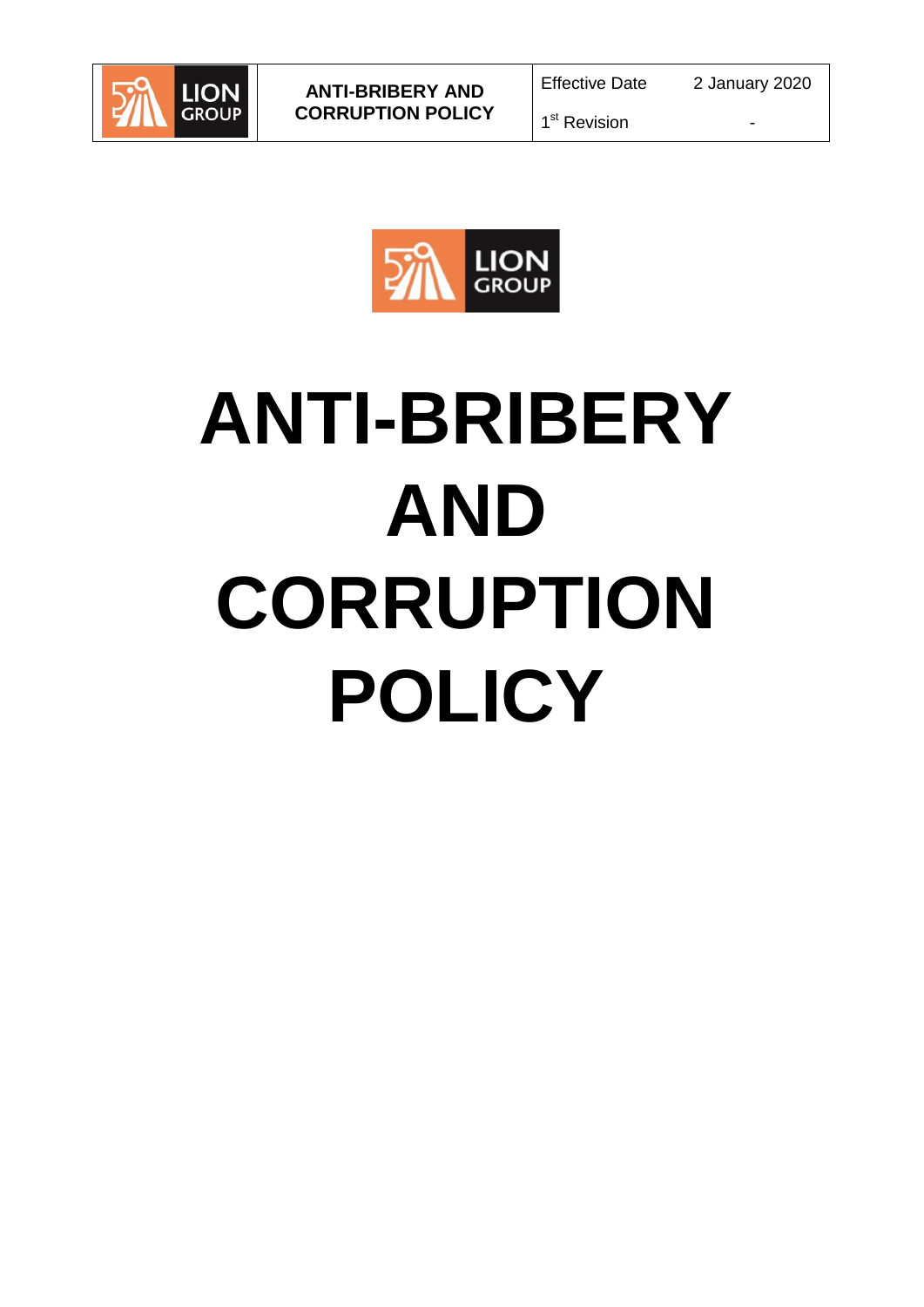

1<sup>st</sup> Revision

# **TABLE OF CONTENTS**

| No.  | <b>Description</b>                                                     | Page           |
|------|------------------------------------------------------------------------|----------------|
| 1.0  | <b>INTRODUCTION</b>                                                    | 3              |
| 2.0  | <b>SCOPE OF APPLICABILITY</b>                                          | 3              |
| 3.0  | <b>DEFINITIONS</b>                                                     | 3              |
| 4.0  | <b>CONFLICT OF INTEREST</b>                                            | $\overline{4}$ |
| 5.0  | GIFT, ENTERTAINMENT, HOSPITALITY AND TRAVEL                            | $\overline{4}$ |
| 6.0  | CORPORATE SOCIAL RESPONSIBILITY, DONATIONS AND<br><b>SPONSORSHIPS</b>  | $\overline{4}$ |
| 7.0  | POLITICAL CONTRIBUTIONS                                                | 6              |
| 8.0  | <b>FACILITATION PAYMENT</b>                                            | 6              |
| 9.0  | <b>DEALING WITH THIRD PARTIES / BUSINESS ASSOCIATES</b>                | $\overline{7}$ |
| 10.0 | FINANCIAL AND NON-FINANCIAL CONTROLS                                   | 11             |
| 11.0 | <b>RECRUITMENT OF EMPLOYEES</b>                                        | 13             |
| 12.0 | APPOINTMENT OF BOARD MEMBERS / DIRECTORS                               | 13             |
| 13.0 | <b>WHISTLEBLOWER POLICY</b>                                            | 14             |
| 14.0 | <b>RECORD KEEPING</b>                                                  | 14             |
| 15.0 | MANAGING AND IMPROVING ANTI-BRIBERY AND<br><b>CORRUPTION FRAMEWORK</b> | 15             |
| 16.0 | <b>COMMUNICATION AND TRAINING</b>                                      | 16             |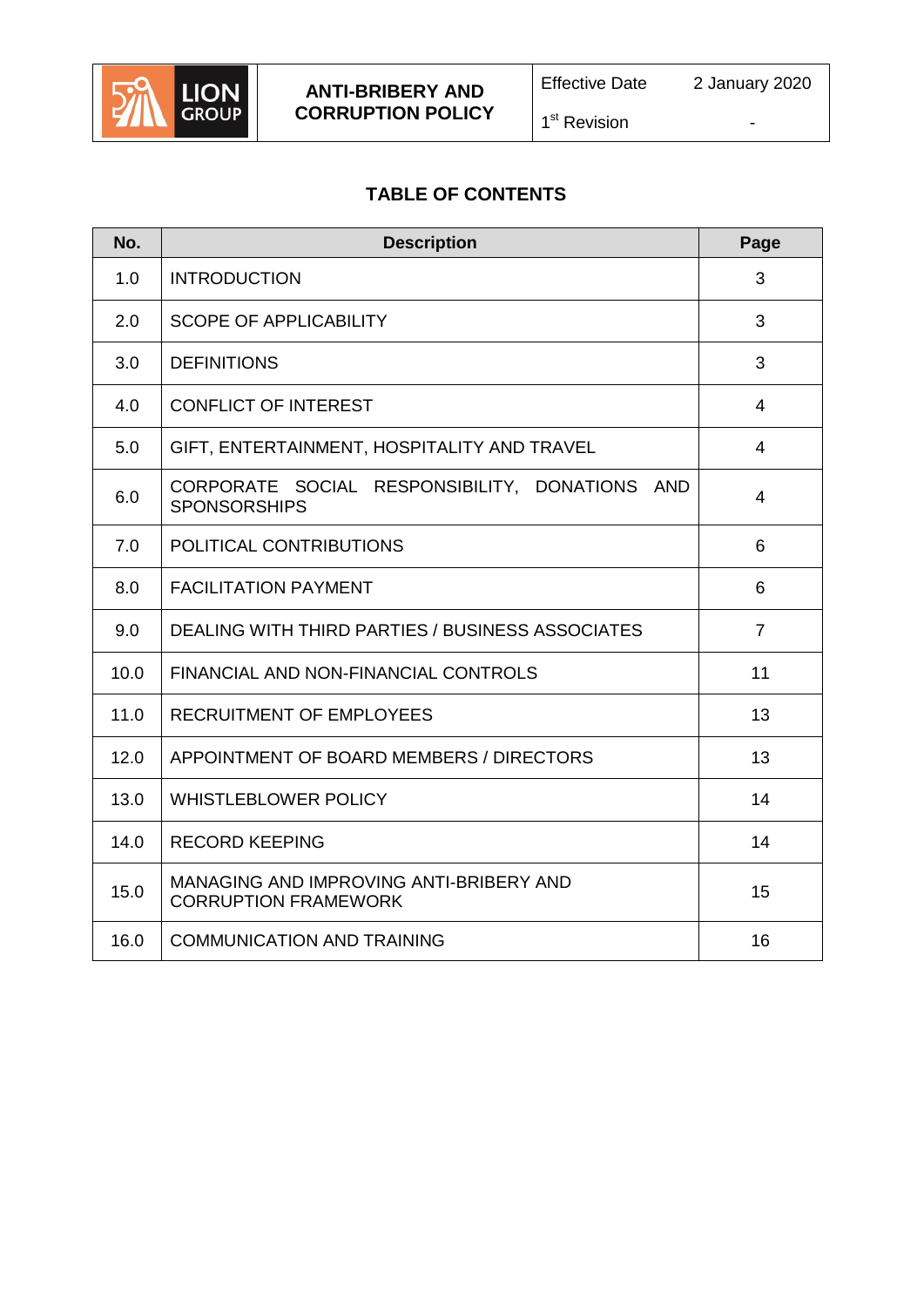

1<sup>st</sup> Revision

### **1.0 INTRODUCTION**

**Lion Group has adopted a zero tolerance policy against all forms of bribery, fraud and corruption.** Lion Group's Code of Business Ethics & Conduct (S19A) and Employee Code of Conduct (S19B) set out the Group's core principles in this regard. The Group Anti-Bribery and Corruption Policy (hereinafter referred to as the "ABC Policy") elaborate upon those principles, providing guidance to all parties stated in section 2 below ("stakeholders") concerning how to deal with improper solicitation, bribery and other corrupt activities and issues that may arise in the course of business.

This ABC Policy is not intended to provide definitive answers to all questions regarding bribery and corruption. Rather, it is intended to provide stakeholders, particularly employees with a basic introduction to how Lion Group combats bribery and corruption in furtherance of the Group's commitment to lawful and ethical conduct at all times. Please contact Group Risk & Compliance Department immediately if you need clarifications about the scope of applicable laws or the application of the Group's policies concerning the fight against bribery and corruption.

Engaging in bribery or corrupt practices can have severe consequences for you and for Lion Group. You may face dismissal, fines and imprisonment, and the company may face damage to reputation, financial loss and disbarment from business and other negative consequences.

This ABC Policy is available at www.lion.com.my.

# **2.0 SCOPE OF APPLICATION**

This ABC Policy is intended to apply to every director and employee of every Lion Group company as defined in the Lion Group's Code of Business Ethics and Conduct ("CoBEC"). Jointventure companies in which Lion Group is a non-controlling co-venturer and associated companies are encouraged to adopt these or similar principles and standards.

Although this ABC Policy is specifically written for Lion Group's directors and employees, the Group expects that contractors, sub-contractors, suppliers, customers, business associates, consultants, agents, representatives and others performing work or services for or on behalf of Lion Group companies will comply with it where relevant when performing such work or services.

If a law conflicts with this ABC Policy, you should comply with the law. If you have any questions about any of these conflicts, please consult Group Risk & Compliance Department.

The above scope of application is not exhaustive*.*

### **3.0 DEFINITIONS**

For the purpose of this ABC Policy, the following definitions are adopted:

- (a) "Lion Group" or the "Group" is any of the public or private companies within Lion Group and / or its subsidiaries.
- (b) "Director" is a director (executive and non-executive) of the companies within Lion Group, except otherwise stated in this ABC Policy.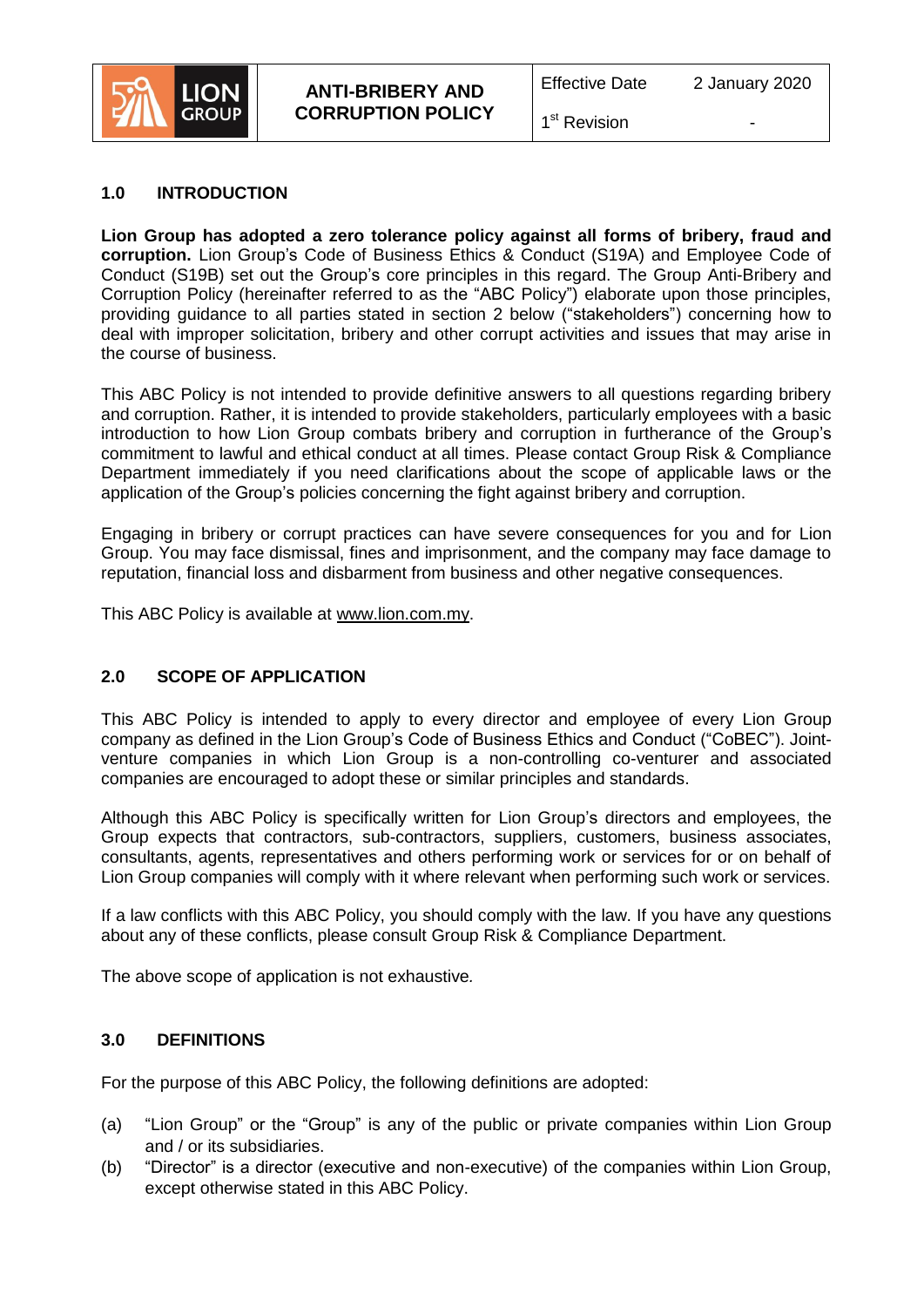

- (c) "Employee" is any person who is employed by Lion Group, either part time or full time, not limited to executives, non-executives, secondees and any individuals on direct hire.
- (d) "Family member" includes spouse(s), children (including stepchildren and adopted children), parents, step-parents, siblings, step-siblings, grandparents, grandchildren, inlaws, uncles, aunts, nieces, nephews, and first cousins, as well as any other persons who are members of the household.
- (e) "Business associate" is any third party whether an individual, enterprise, or any form of incorporated legal entity by whatever name who does not have an employment relationship with Lion Group but some degree of involvement in the Group's business dealings. Business associates provide services to or on behalf of Lion Group and includes but not limited to supplier of production raw materials, appointed distributors, agents, contractors, logistics service providers, information technology or information system vendors, event management companies, external company secretaries, lawyers and consultants.
- (f) "Group Chairman's Office" refers to Group Executive Chairman or Group Executive Director.
- (g) "Public Official" the definition under the Appendix (v) and (iv) of the Guidelines on Adequate Procedures issued by the Prime Minister's Department is adopted by Lion Group.

# **4.0 CONFLICT OF INTEREST**

Lion Group expects all directors and employees of the Group to act in accordance with the highest standards of personal and professional integrity in all aspects of their duties and employment. The following policies & guidelines set out the general conduct and behaviour of the directors and employees in respect of Conflict of Interest in discharging their functions & duties:

- $(i)$  CoBEC (S19A Part B)
- (ii) Employee Code of Conduct (S19B Part 7)

# **5.0 GIFT, ENTERTAINMENT, HOSPITALITY AND TRAVEL**

The following policies & guidelines set out the general conduct and behaviour of directors and employees in respect of Gift, Entertainment, Hospitality and Travel in discharging their functions and duties:

- (i) CoBEC (S19A Part C on Corruption and Prohibited Practices)
- (ii) Employee Code of Conduct (S19B Part 8 on Gifts And Entertainment)

# **6.0 CORPORATE SOCIAL RESPONSIBILITY, DONATIONS AND SPONSORSHIPS**

Lion Group is committed to contributing to the well-being of the people and the local communities in the countries where it operates in. It is however important that all Corporate Social Responsibility ("CSR") initiatives, donations and sponsorships are made in accordance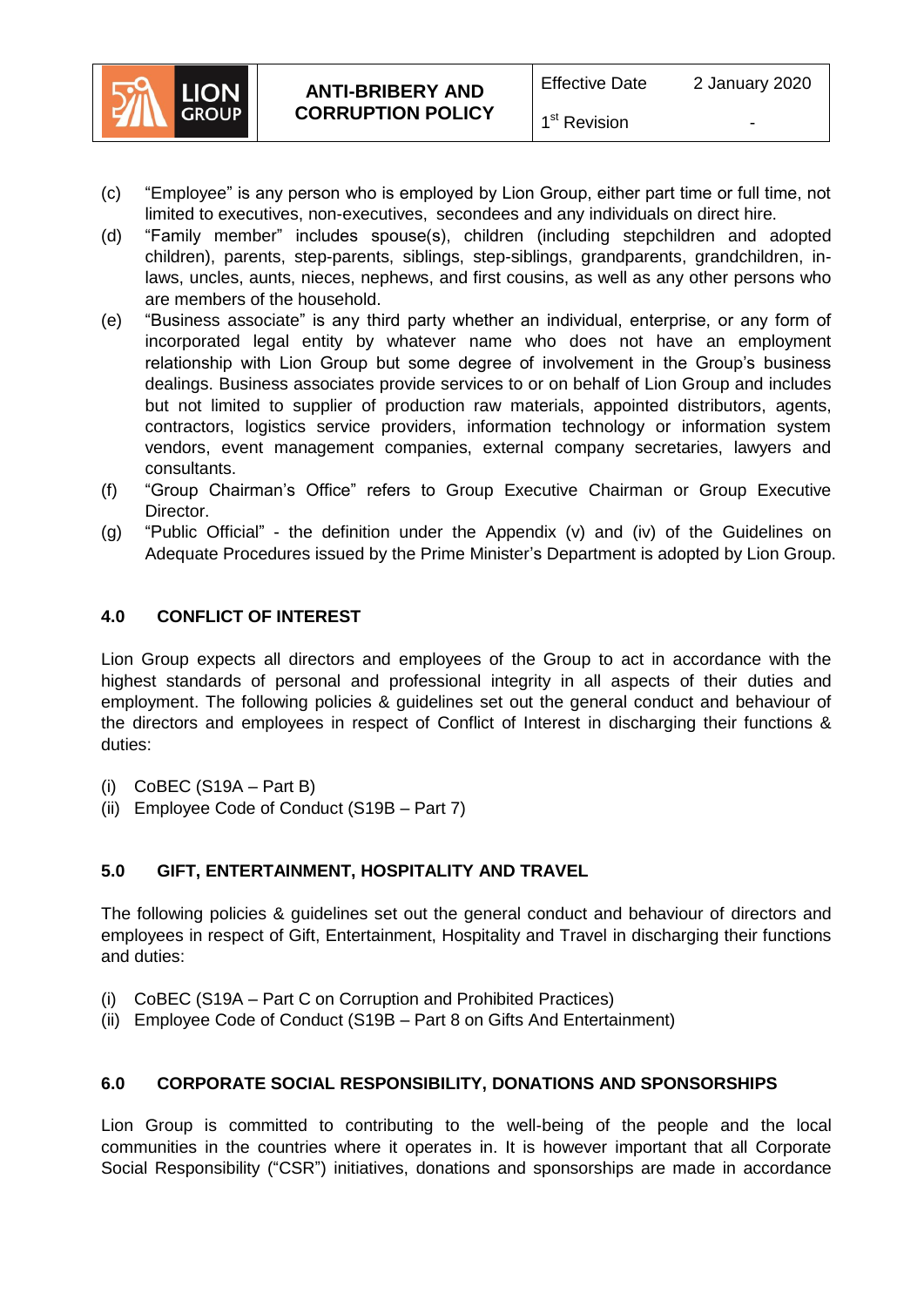

1<sup>st</sup> Revision

with Lion Group policies and upon approval by Group Chairman's Office or Lion-Parkson Foundation ("LPF") Board of Trustees.

# **6.1 CORPORATE SOCIAL RESPONSIBILITY**

As part of our commitment to CSR and sustainable development, Lion Group supports CSR initiatives as part of our contribution to the communities and the environment in which we operate in. However, requests for such contribution must be carefully examined and not to be made to improperly influence a business outcome or secure a business advantage.

The proposed recipient must be a legitimate organisation and appropriate due diligence must be conducted in particular to ascertain whether any Public Officials are affiliated with the organisation.

Any red flags must be resolved before committing any funds to the programme. Even requests determined to be legitimate must be carefully structured to ensure that the benefits reach their intended recipients. Please contact the Group's Corporate Communications Department for guidance or assistance.

# **6.2 DONATIONS AND SPONSORSHIPS**

All directors and employees must ensure that all donations and sponsorships are not used as a subterfuge for bribery or used to circumvent or avoid any of the provisions of the CoBEC (S19A – Part C on Corruption and Prohibited Practices), including in particular, the prohibition on bribery.

In accordance with Lion Group's commitment to contribute to the community coupled with its values of integrity and transparency, all donations and sponsorships must be in good faith and in compliance with the Group's CoBEC and this ABC Policy. All donations and sponsorships must comply with the following:

- (a) ensure all donations and sponsorships are allowed by applicable laws;
- (b) obtain all the necessary internal authorisation and / or external authorisation, if required;
- (c) be made to well established entities having an adequate organisational structure to guarantee proper administration of the funds;
- (d) be accurately stated in the company's accounting books and records;
- (e) not to be used as a means to cover up an undue payment or bribery.

For all donations and sponsorships, please refer to the applicable Authority Limit Chart / Authorisation Grid and CoBEC (S19A – Part C on Corruption and Prohibited Practices). Please contact the Group's Corporate Communications Department if you need further clarification.

### **6.3 EDUCATIONAL SCHOLARSHIPS**

Lion Group has a scholarship programme under LPF with the objective to provide educational opportunities to deserving students to enable them to realise their potential and to contribute to the growth of Lion Group and the nation. The awarding of scholarships should be based on strict guidelines and due diligence to ensure that only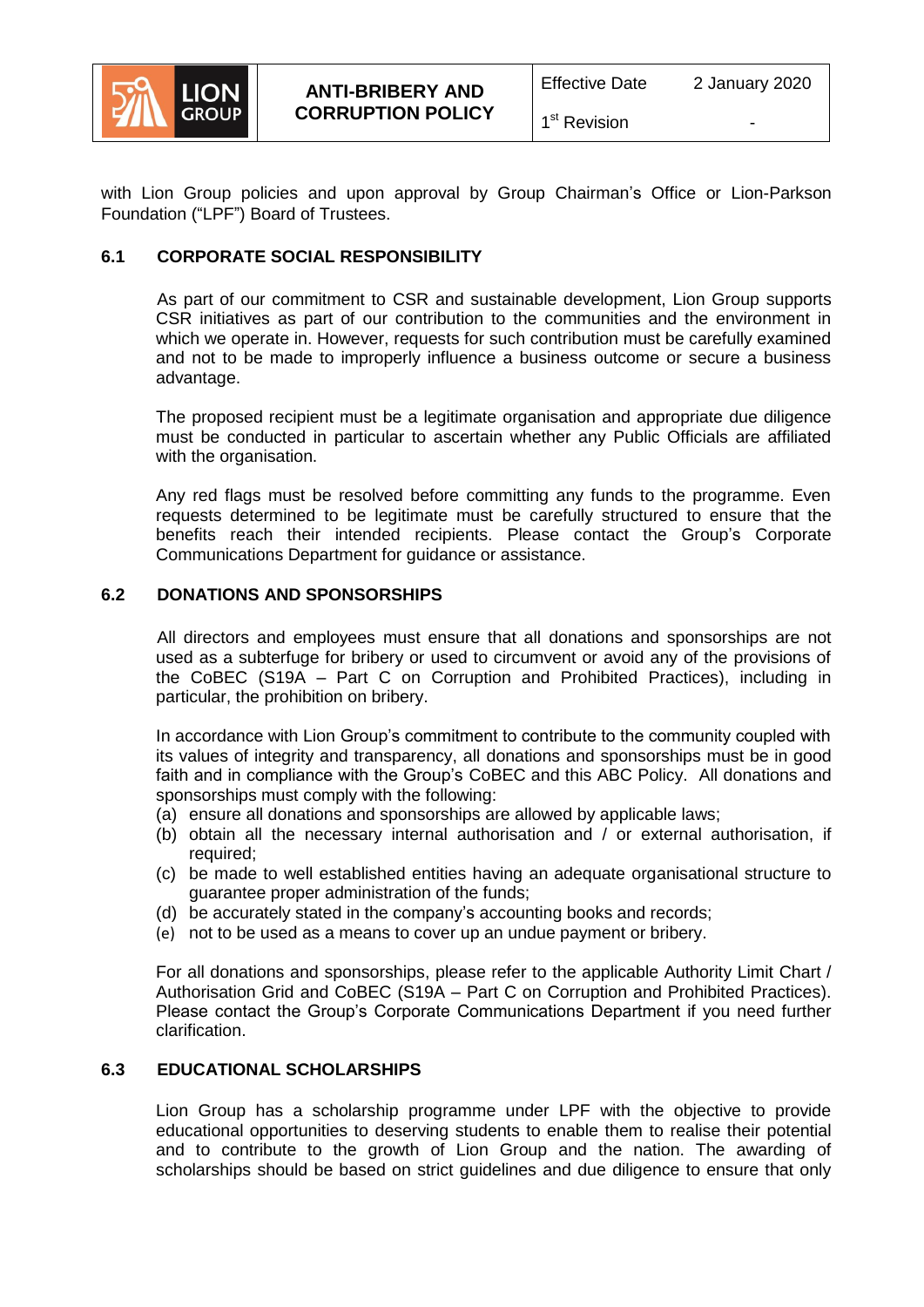

1<sup>st</sup> Revision

the most qualified and deserving students receive the scholarship award. This is crucial to ensure that no element of corruption is involved in the giving out of scholarships.

The selection of scholarship recipients should be based on approved criteria such as academic qualifications, financial needs and assessment results. The process of selection should be transparent and the reasons for selection should be properly recorded.

If the scholarships are to be awarded to any Public Officials or persons associated with any Public Officials, caution must be exercised to ensure that the awarding of scholarship would not violate any local laws and must be in compliance with the approved LPF scholarship guidelines as stated in the LPF Scholarship Policy & Guidelines available at Lion Group Intranet (LGPG-GHR-LPF).

# **6.4 FINANCIAL ASSISTANCE FOR MEDICAL REQUIREMENTS**

LPF also disburses financial aid for Malaysians in need of medical treatment, and to nonprofit making organisations and NGOs for purchase of medical equipment such as dialysis machines to provide treatment to the needy.

Approval of financial aid is based on such criteria as health condition and age of patient, type, cost and duration of treatment required, and financial needs, amongst other factors. The evaluation and approval of applications should be transparent and properly recorded, in compliance with the approved guidelines for LPF Medical Assistance Committee.

# **7.0 POLITICAL CONTRIBUTIONS**

In addition to the Policy & Guidelines set out in the CoBEC (S19A – Part F on Duty to Serve – section 2 on Freedom of Political Association), as a matter of general policy, Lion Group does not make or offer monetary or in-kind political contributions to political parties, political party officials or candidates for political office.

In very limited circumstances, if any contribution is to be made, it must be approved by Group Chairman's Office, permissible under applicable laws and must not be made with any promise or expectation of favourable treatment in return and must be accurately reflected in the contributor's accounting books and records.

# **8.0 FACILITATION PAYMENT**

Facilitation payment is defined as payments made to secure or expedite the performance by a person performing a routine or administrative duty or function. Facilitation payments need not involve cash or other financial asset; it can be any sort of advantage with the intention to influence the other party in his duty.

Lion Group prohibits accepting or obtaining, either directly or indirectly, facilitation payments from any person for the benefit of the employee himself or for any other person who is subject to the CoBEC. The reason underlying this prohibition is that facilitation payment is seen as a form of bribery and corruption.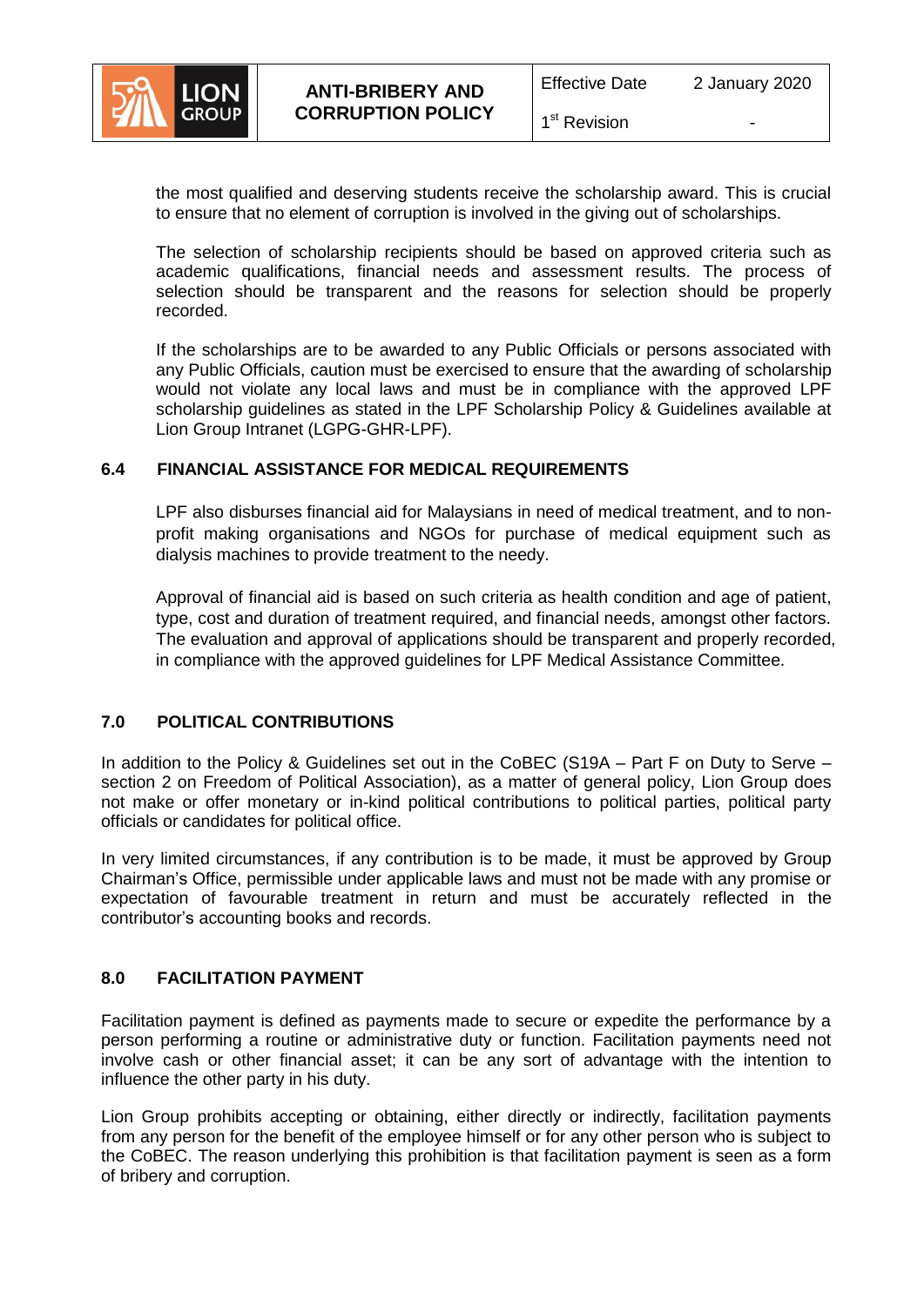

1<sup>st</sup> Revision

All directors and employees subject to the CoBEC must not offer, promise, give, request, accept or receive anything which might reasonably be regarded as a facilitation payment. If you receive such a request or if you are offered facilitation payments, you must report to the Group Risk & Compliance Department.

### Exception to making facilitation payment

However, there are certain situations or circumstances where you are faced with having to make facilitation payments in order to protect your life, limb or liberty. In dangerous situations like this, you are allowed to make payments but you must immediately report to the Group Risk & Compliance Department. Making facilitation payment in such a situation is the only exception which can be used as a defence when faced with allegations of bribery and corruption.

# **9.0 DEALING WITH THIRD PARTIES / BUSINESS ASSOCIATES**

Lion Group's dealings with third parties, which include contractors, suppliers, agents, consultants, joint venture partners, introducers / government intermediaries, Public Officials etc., must be carried out in compliance with all relevant laws and consistent with the values and principles of the CoBEC. As part of this commitment, all forms of bribery and corruption are unacceptable and will not be tolerated.

Lion Group expects that all third parties acting for or on its behalf to share its values and ethical standards as their actions can implicate the Group legally and tarnish its reputation. Therefore, where we engage third parties, such as contractors, suppliers, agents, intermediaries or joint venture partners, we are obligated to conduct appropriate counterparty due diligence to understand the business and background of any prospective business counterparties before entering into any arrangements with them to ensure that we are dealing with counterparties that subscribe to acceptable standards of integrity in the conduct of their business. The selection consideration and criteria are guided by the Group Procurement Framework with Standard Operating Procedures ("SOP") established by the respective operating companies.

To help ensure that we conduct business with third parties that share Lion Group's standards of integrity, we must:

- (a) Conduct due diligence such as background checks on the person or entity, document verification or conducting interviews with the person or entity to be appointed. Do not enter into any business dealings with any third party reasonably suspected of engaging in bribery and improper business practices unless those suspicions are investigated upon and resolved.
- (b) Ensure all third parties are made aware of Lion Group's CoBEC, Vendor Code of Conduct, Integrity and Fraud Risk Policy, this ABC Policy and our expectations of them. Lion Group's policy & guidelines on Vendor Code of Conduct and Vendor Letter of Declaration are to be in place and communicated to the relevant vendors.
- (c) Continue to be aware of and to periodically monitor third party performance and business practices to ensure ongoing compliance.

If at any point during the due diligence exercise or in the dealings with a third party, there are conflicts of interest or **"red flags"** are raised, these warrant further investigation and must be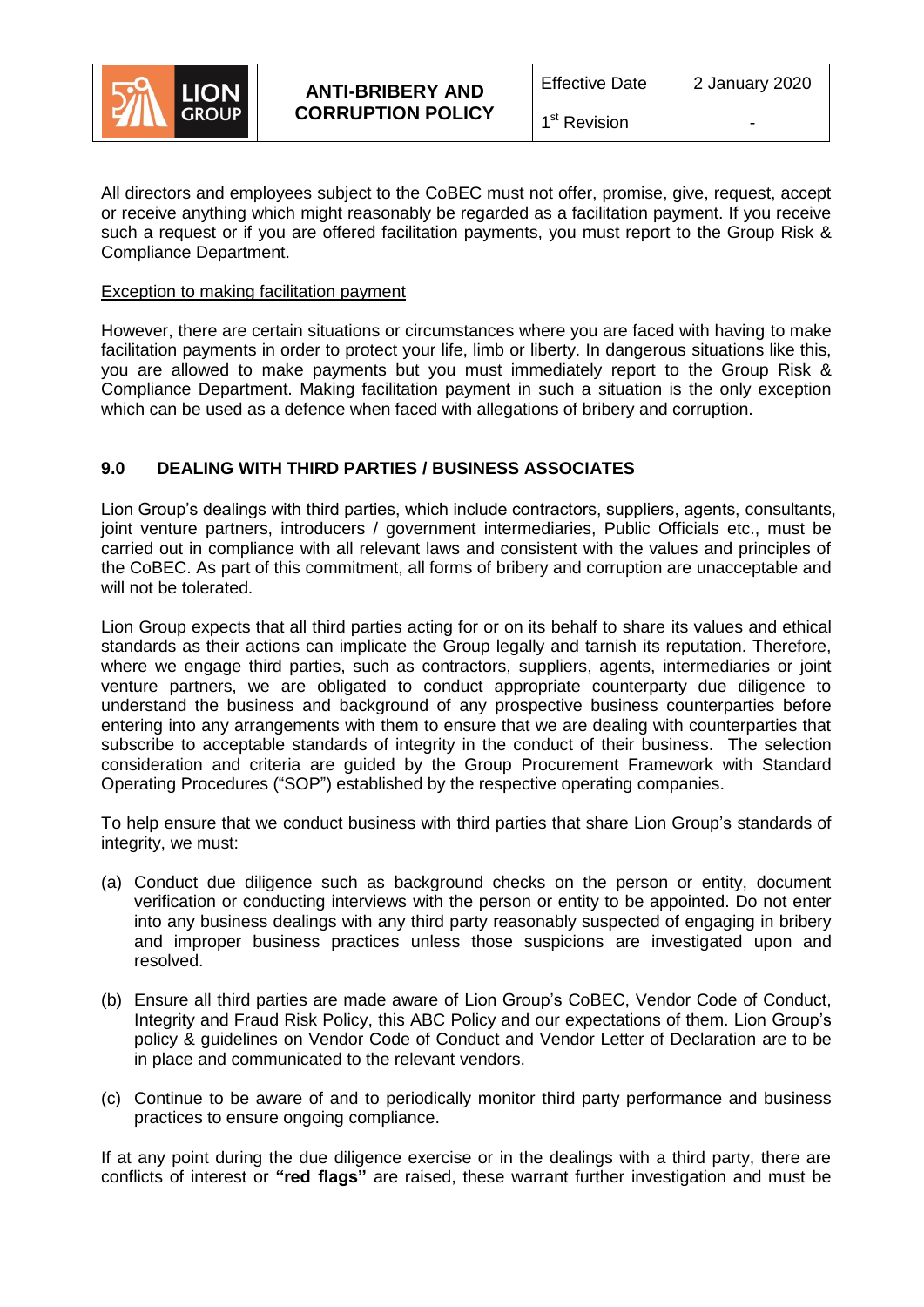

sufficiently addressed before the engagement of the third party can progress. Examples of common "red flags" involving third parties include:

- (a) The transaction involves a country known for a high incidence of corrupt payments.
- (b) Family member, business or other "special" ties with government or Public Officials.
- (c) A reference check reveals a flawed background or a reputation for getting "things done" regardless of the circumstances or suggests that for a certain amount of money, the third party can fix the problem.
- (d) Objection to anti-bribery representations and warranties in commercial agreements or negative response when informed of such requirements.
- (e) Convoluted payment arrangements such as payment in cash, payment to another third party or to accounts in other countries or requests for upfront payment for expenses or other fees.
- (f) The third party requires that his /her identity not be disclosed as part of the business transaction.
- (g) Inadequate credentials for the nature of the engagement or lack of an office or an established place of business.

Lion Group requires its directors and employees to use good judgment and common sense in assessing the integrity and ethical business practices of third parties and has provided the above precautions as a guideline.

Employees should seek advice from the Group Risk & Compliance Department whenever particular questions arise relating to third parties that the Company has appointed or is considering appointing.

# **9.1 DEALING WITH CONTRACTORS AND SUPPLIERS**

In line with the general principles of the CoBEC, Lion Group is committed to uphold the highest standard of ethics and integrity in all aspects of its procurement activities. Lion Group companies should avoid dealing with any contractors or suppliers known or reasonably suspected of corrupt practices or known or reasonably suspected to pay bribes.

Lion Group companies must ensure that all procurement activities are in line with their respective procurement policy and procedures, which include:

- (a) Due diligence of contractors and suppliers is undertaken before they are registered / licensed with Lion Group companies.
- (b) Contractors and suppliers are made aware of and understand the CoBEC and this ABC Policy and that they will comply accordingly. This is communicated through the Vendor Code of Conduct and Vendor Letter of Declaration.
- (c) All commercial contracts, purchase orders and invitations to bid/ quote to incorporate the provisions relating to business conduct, conflict of interest and prohibition from giving gratifications.
- (d) All commercial contracts with major contractors and suppliers to incorporate a provision whereby Lion Group retains the right to audit third party compliance with the Lion Group's CoBEC and the provisions under this ABC policy.

Lion Group companies must conduct due diligence on prospective contractors and suppliers to confirm whether or not these external parties have in place anti-bribery programmes and declaration that they will not engage in any improper practices.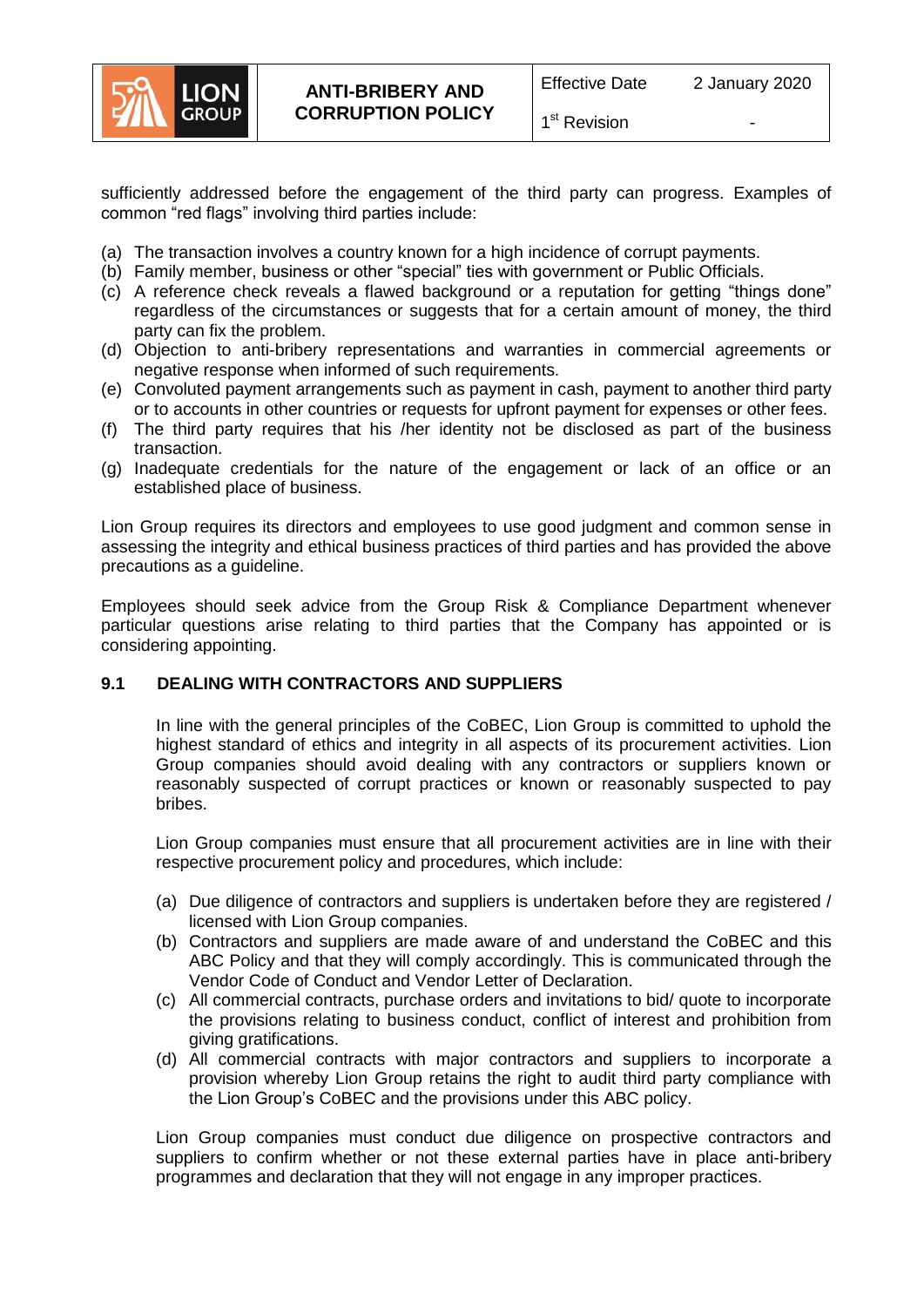

1<sup>st</sup> Revision

Screening should be conducted on the company, its directors and top management as part of the due diligence process and procedures established in your company. The scope and extent of the due diligence required will vary depending upon the circumstances of each transaction, any red flag identified and the result of the corruption risk assessment process.

Lion Group companies should also monitor significant contractors and suppliers as part of their regular review of the performance of the third party. Lion Group has the right to terminate their services in the event that these third parties pay bribes or act in a manner which is inconsistent with the Lion Group's CoBEC and this ABC Policy.

If any red flags are raised, these issues must be resolved. If it is not possible then the company must be barred from being on the list of registered or licensed contractors / suppliers and /or disqualified from participating in any Lion Group tender / purchasing activity.

### Due Diligence Checklist For Contractors And Suppliers

For all Lion Group companies, in particular, the procurement function must follow the following procedures when dealing with contractors and suppliers:

- (a) Perform a risk assessment based on the Corruption Risk Management Framework;
- (b) Undertake due diligence on the third party depending on the result of the risk assessment performed; and
- (c) Preparing and maintaining appropriate written documentation of the due diligence and risk assessment performed.

### **9.2 JOINT VENTURE PARTNERS**

In view of the possibility that Lion Group may be held responsible for the unlawful activities of its co-venturers, we need to ensure that Joint Ventures in which Lion Group has a controlling interest adopt this ABC Policy.

Where Lion Group neither controls nor operates the Joint Venture ("JV") or where Lion Group holds a minority interest, we should:

- (a) make reasonable efforts to influence the JV Partner to adopt this ABC Policy (or substantially equivalent standards and principles) and to comply with all applicable anti-bribery and corruption laws and to establish controls substantially similar to Lion Group standards to prevent bribery;
- (b) be alert to warning signs which may arise in the conduct of the business. Any such warning signs must be reported to the Group Chairman's Office and appropriate action to be taken;
- (c) require (or where this right does not formally exist, request) that the majority partner or JV entity to provide written representation of anti-bribery compliance on an annual basis.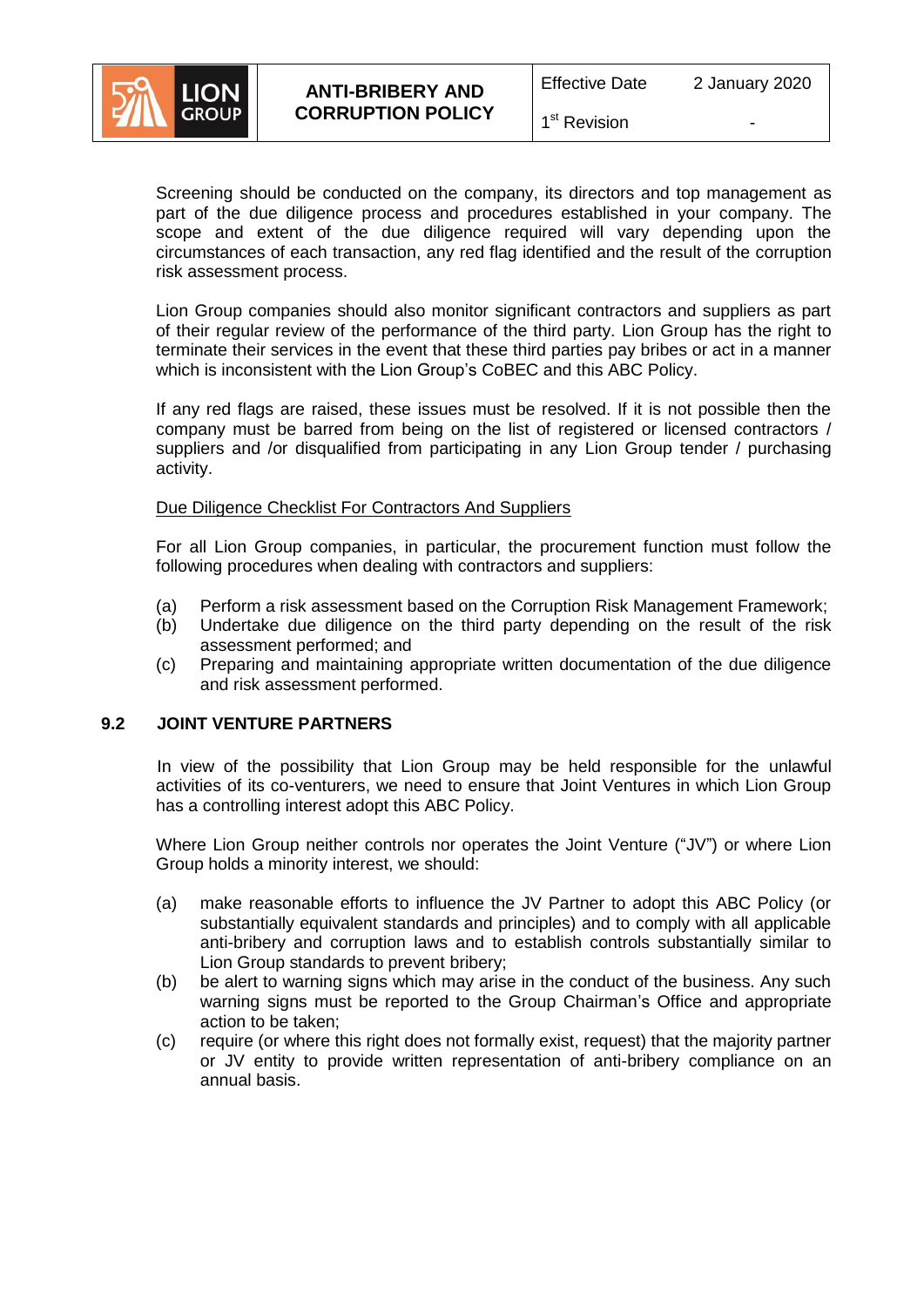

# **9.3 SIGNIFICANT INVESTMENTS, ACQUISITIONS OR MERGERS**

Lion Group undertakes due diligence in evaluating investments, acquisitions or mergers to ensure compliance with anti-bribery and corruption laws. The guidelines for companies on undertaking anti-bribery and corruption due diligence in the course of investments, acquisitions or mergers are as follows:

- (a) Anti-bribery due diligence is considered on a proportionate basis for all investments but on a risk-based approach, with the level of due diligence being proportionate to the investments and the perceived likelihood of risk of bribery.
- (b) The level of anti-bribery due diligence for the transaction is commensurate with the bribery risks.
- (c) Anti-bribery due diligence starts sufficiently early in the due diligence process to allow for adequate due diligence to be carried out and for the findings to influence the outcome of the negotiations or stimulate further review if necessary.
- (d) The partners or board provide commitment and oversight to the due diligence reviews.
- (e) Information gained during the anti-bribery due diligence is conveyed efficiently and effectively to the company's management.

What To Look For In Anti-Bribery Due Diligence:

- (a) Has bribery taken place historically?
- (b) Is it possible or likely that bribery is currently taking place?
- (c) If so, how widespread is it likely to be?
- (d) What is the commitment of the board and top management of the targeted party to countering bribery?
- (e) Does the targeted party have in place an adequate anti-bribery programme to prevent bribery?
- (f) What would the likely impact be if bribery, historical or current, were discovered after the transaction had completed?

### **9.4 DEALING WITH AGENTS OR INTERMEDIARIES**

Lion Group undertakes due diligence in evaluating the appointment of Agents / Intermediaries to ensure compliance with anti-bribery & corruption laws and the provision of this ABC Policy. The guidelines for companies prior to entering into a contract / agreement with the Agents are as follows:

- (a) There is a valid business case for appointing Agents / Intermediaries and the appointment must be approved by management of the respective operating companies.
- (b) The fees paid to Agents / Intermediaries is reasonable and justifiable in relation to the services rendered.
- (c) Payment will only be paid to the appointed Agent / Intermediaries and not to another third-party organization or individual.
- (d) Agents / Intermediaries are made aware of and understand the CoBEC and this ABC Policy and that they will comply accordingly.
- (e) Lion Group will have the right to terminate the Agent / Intermediary's agreement if the Agent / Intermediary has acted in a manner inconsistent with the provisions of this ABC Policy.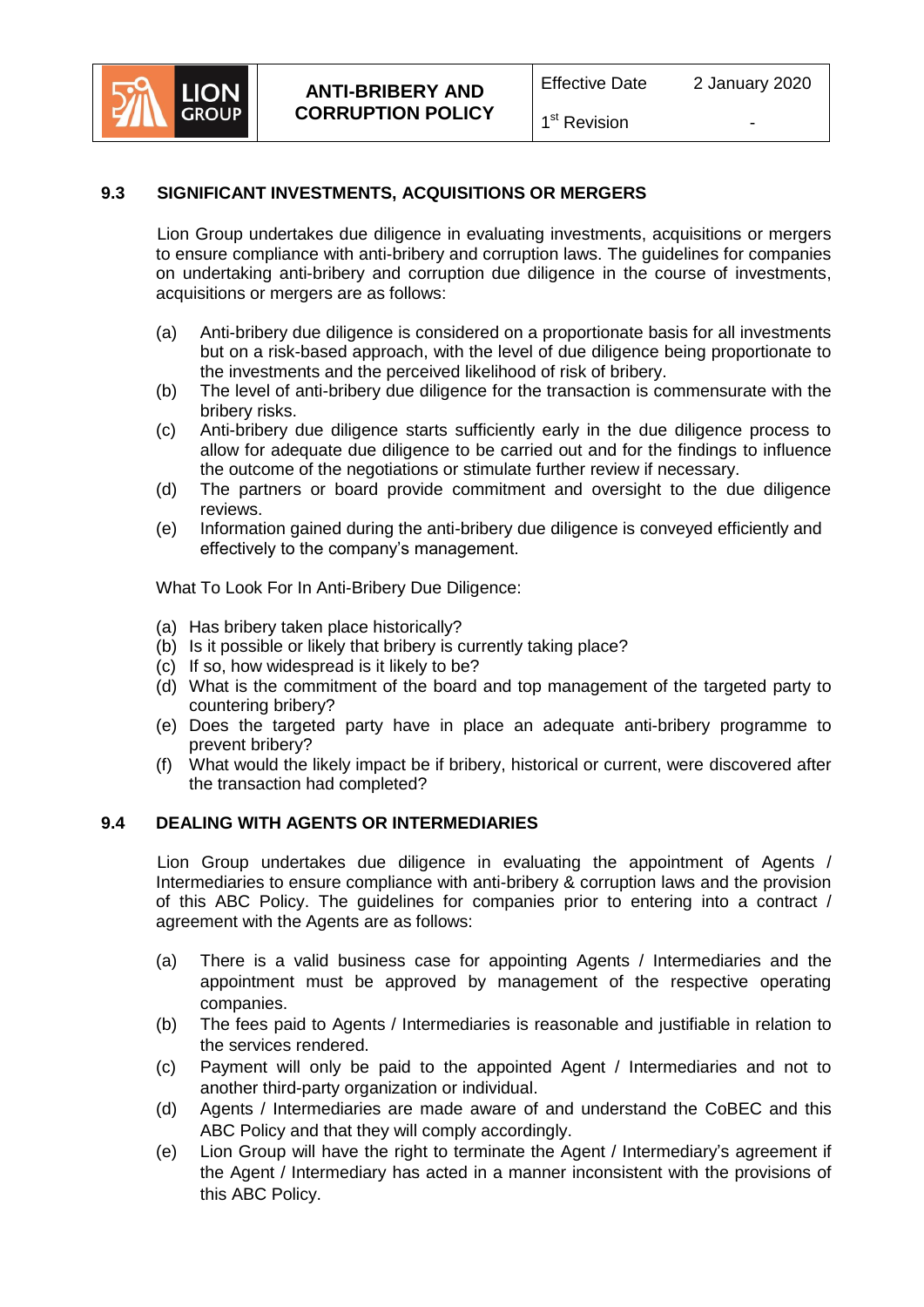

1<sup>st</sup> Revision

### **9.5 DEALING WITH PUBLIC OFFICIALS**

In general, all directors and employees are to ensure that the Gift, Entertainment, Hospitality and Travel provided to the Public Officials is not excessive, lavish, commensurate with the official designation of the Public Officials and not in his personal capacity.

The following policies & guidelines set out the general conduct and behaviour of directors and employees in respect of Gift, Entertainment, Hospitality and Travel in discharging their functions and duties:

- (i) CoBEC (S19A Part C on Corruption and Prohibited Practices)
- (ii) Employee Code of Conduct (S19B Part 8 on Gifts And Entertainment)

All directors and employees are prohibited from paying for **non**-business travel and hospitality for any government official or his /her family member / household members without prior approval from Group Chairman's Office.

### **10.0 FINANCIAL AND NON-FINANCIAL CONTROLS**

Lion Group of companies have already in place the financial and non-financial controls to address various business processes and payments to third parties / business associates. Some of the key controls that must be strictly complied with and enforced are:

- 10.1 Financial Controls
	- (a) Authority Limit Charts ("ALC")

The authorisation of expenditure and payment is governed by ALC stated in the Group General Procedure (GGP-GMA-001). All ALC will be approved by Group Chairman's Office for implementation and compliance by all operating companies. The authority matrix outlines the decision areas, documents for approval and assigned personnel empowered to authorise & approve the documents with their respective prescribed limits. Segregation of duties are in place whereby the approving process involves different level and / or departmental function throughout the key decision areas.

(b) Bank Signatories & Signing Limits

The Group General Procedure (GGP-GMA-002) outlines the following key controls:

- (i) All bank accounts to be jointly operated by at least 2 authorised signatories,
- (ii) Different level of signing limits are assigned to the signatories according to their seniority.

Apart from the above, any request for opening of new bank account, closing of account and revision of authorised signatories / signing limits are subject to the approval by Group Chairman's Office with checks by several Head Office Functions. The bank accounts information is centrally controlled and maintained in the Lion's Head Office bank signatory system.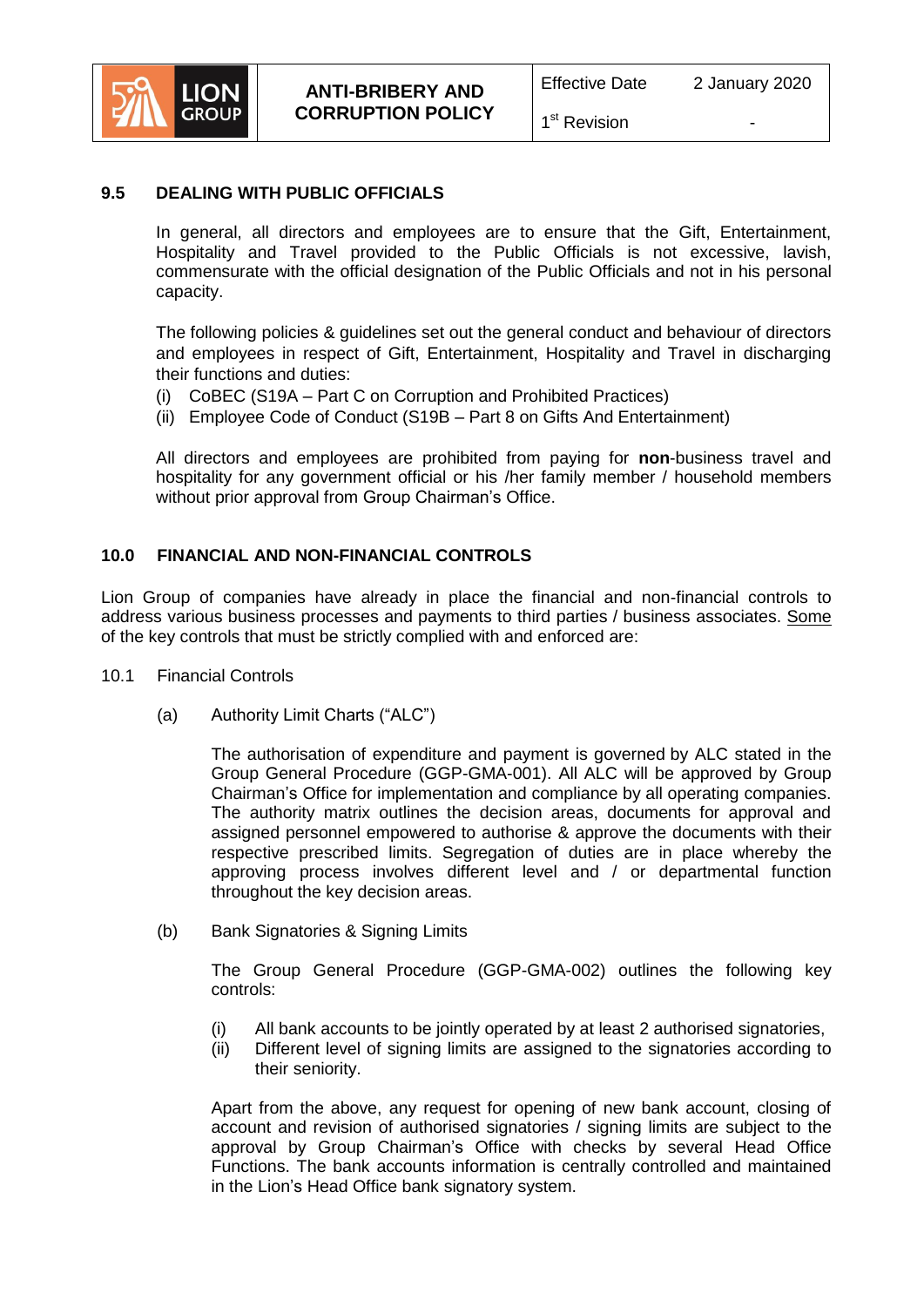

Payment can only be made to the contracting party and not any other third party or individual. Proper segregation of duties, verification, authorisation, approval and supporting documents must be in place in the following processes before payment can be made:

- (i) Approved Purchase Order / Agreement / Contracts,
- (ii) Certified work done, services rendered or goods of the right specifications / quality are received by the company,
- (iii) Valid and original invoices from the business associates with quantity and unit price reconciled and matched to (i) and (ii) above via system or manual control.
- 10.2 Non-Financial Controls
	- (a) Pre-qualification process

A pre-qualification and approval process are in place to evaluate the potential third party / business associate in terms of their capacity to undertake the work, company / directors / shareholders' background, potential conflicts of interest and the risk / likelihood of their participation in unethical business practices / corruption such as forming a cartel to inflate and fix the prices.

This due diligence should be undertaken prior to entering into a contract with the business associates. The scope and extent of the due diligence required will vary depending on the circumstances/ nature of each transaction, any red flag identified, the result of the risk assessment process and audit issues highlighted by Group Management Audit.

(b) Fair competitive process

A fair competitive process is in place where several qualified business associates are invited to compete on price, terms, technical, delivery and quality aspects. A minimum number of pre-qualified business associates invited to quote or tender must be established in order to reduce the risk of corruption or forming a cartel among them. In the event of non-compliance with the policy such as single source, sole source or less than minimum 3 quotations, exceptional approval by management must be obtained with proper written justifications. Tender Committee/ Board or Capital Expenditure ("CAPEX") Committee have also been established to oversee the procurement and tender process.

Lion Group of companies are also expected to continuously explore and develop other potential sources of supply in the market in order to widen the existing pool of qualified business associates. In addition, the procurement process must also take into consideration the integrity of the tenders / quotations and other price sensitive information by restricting access to authorised personnel only such as sealed envelope and / or use of tender box under dual lock and key.

(c) Payments to be made to business associates are reasonable and proportionate to the work, services or supplies to be carried out.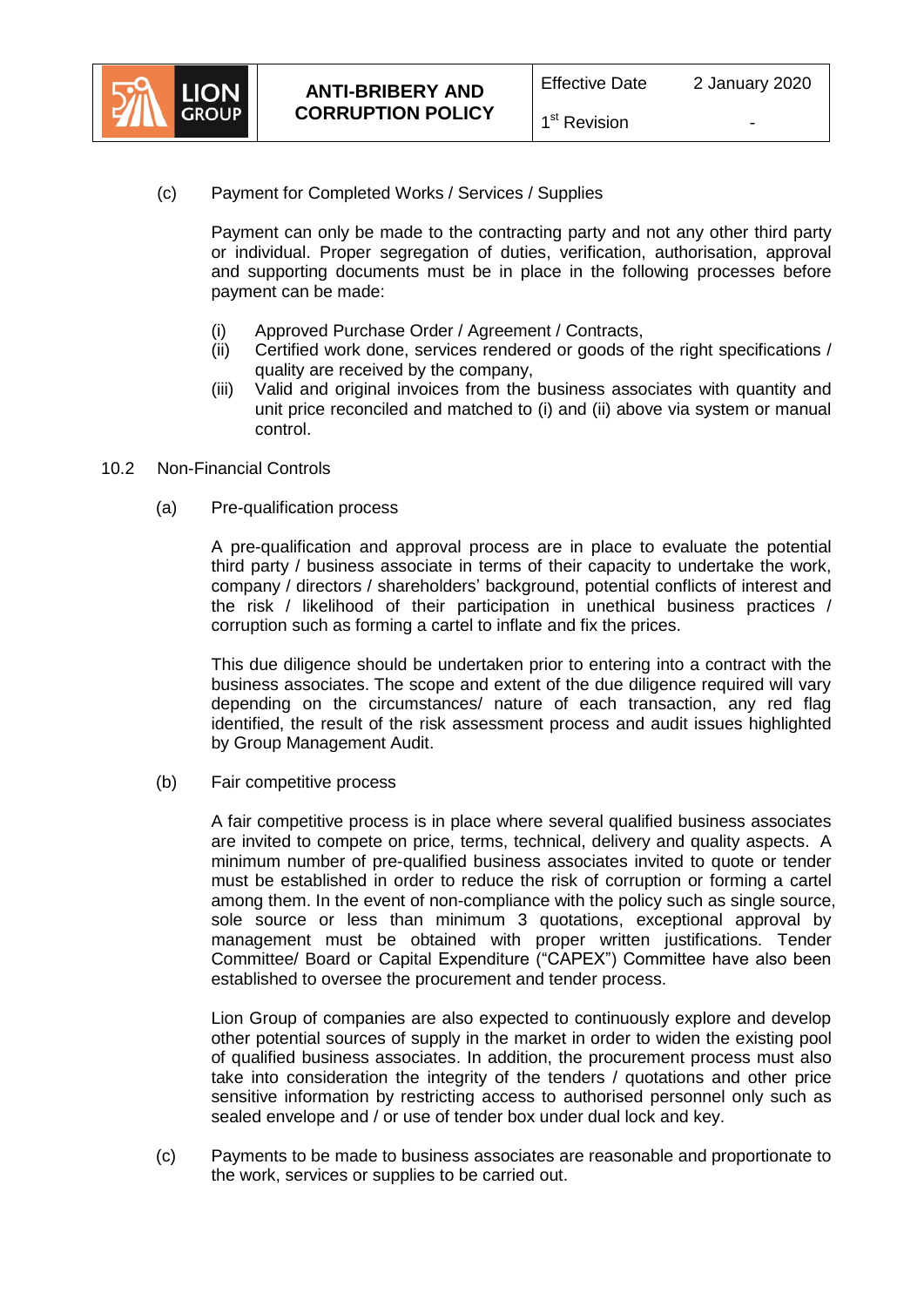

1<sup>st</sup> Revision

Reasonable and proportionate steps are taken (such as via fair competitive process or benchmarking to the market) to ensure that we are not paying unusual or unexplained payment to a business associate which could possibly indicate a corrupt transaction. This is particularly important where there is a risk that the business associate may use part of the payment made to pay a bribe on behalf of or for the benefit of Lion Group of companies. Some of the examples of potential **red flags or areas of high corruption risk** may include but are not limited to:

- (i) Unreasonable, unjustifiable or unsupported **variation orders**, extension of time, changes of specifications after tender, project payments.
- (ii) Operating company may be requested by the business associate to **appoint a preferred supplier nominated by the business associate** at higher than market price and / or without a valid business reason.
- (iii) Unusually high amount of **commission / fees** (e.g. beyond the market / norm) paid or given to a business associate.

# **11.0 RECRUITMENT OF EMPLOYEES**

Lion Group, being a diversified business group, provides equal opportunity for any qualified and competent individual to be employed by the Lion Group of companies from multicultural and multiracial background, sourced from externally, locally and internationally, whilst the LPF scholarship programme builds a healthy pipeline of talent for the Group.

The recruitment of employees should be based on approved selection criteria to ensure that only the most qualified and suitable individuals are employed. This is crucial to ensure that no element of corruption is involved in the hiring of employees. In line with this, more detailed background checks such as criminal, bankruptcy, financial (credit rating) and reference checks will be conducted when hiring employees for management positions, as they would be tasked with decision making obligations.

Annually, all employees are required to make self-declaration to the Human Resource Department on matters pertaining to conflict of interest, compliance and corruption. Please contact your Human Resource Department or Group Human Resource Department if you need further clarification.

### **12.0 APPOINTMENT OF BOARD MEMBERS / DIRECTORS**

Directors who are not employees of Lion Group are required to make a self-declaration on matters pertaining to conflict of interest, compliance and corruption to the Group Secretarial Department when they are first appointed and subsequently, on an annual basis.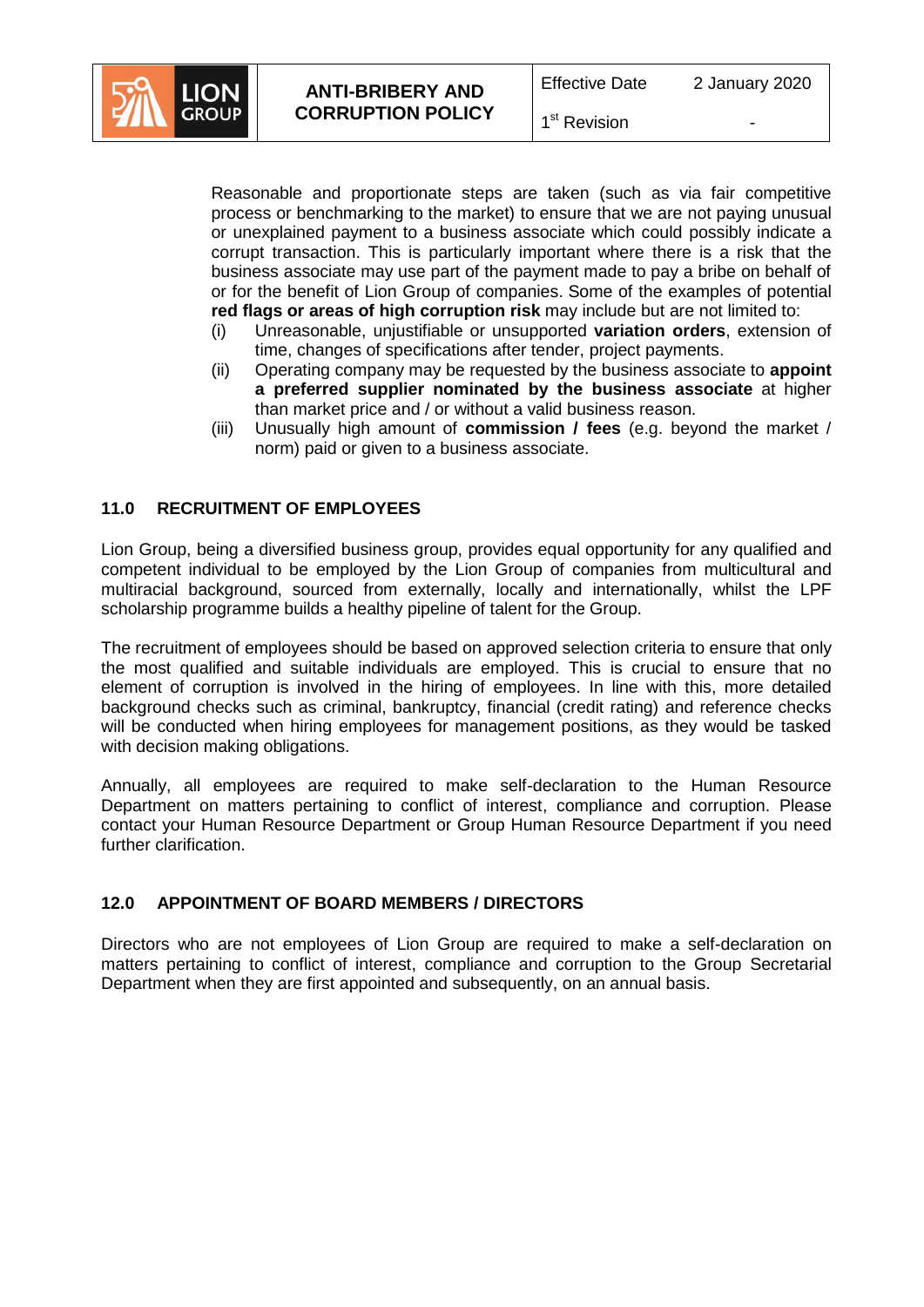

### 1<sup>st</sup> Revision

# **13.0 WHISTLEBLOWER POLICY**

Lion Group encourages openness and transparency in its commitment to the highest standard of integrity and accountability.

If you make a report or disclosure about any actual or perceived bribery or corruption in good faith, belief, without malicious intent, that a breach or violation as aforesaid may have occurred or may about to occur, you will be accorded protection of confidentiality, to the extent reasonably practicable, notwithstanding that, after investigation, it is shown that you were mistaken. In addition, employees who whistleblow internally will also be protected against detrimental action for having made the disclosure, to the extent reasonably practicable.

Further details can be found under the following policies:

- (a) Whistleblower Policy (S19C)
- (b) CoBEC (S19A Part H on Duty to Disclose)
- (c) Employee Code of Conduct (S19B Part 22 on Whistleblowing)

Any alleged or suspected improper conduct must be disclosed using the procedures provided for in the Lion Group Whistleblower Policy, a copy of which is available from your Human Resource Department or Lion Group website at [www.lion.com.my.](http://www.lion.com.my/) Any person with a concern or complaint may submit their concern or complaint in writing to the Chief Internal Auditor of the Lion Group via telephone call, mail, by facsimile or through emails as follows:

Tel / Fax no. : 603 – 2142 3142 Email : [whistleblower@lion.com.my](mailto:whistleblower@lion.com.my) Address : Level 12, Lion Office Tower, No.1, Jalan Nagasari 50200, Kuala Lumpur

# **14.0 RECORD KEEPING**

Lion Group of companies must keep financial records with appropriate internal controls in place to substantiate the business reason for making payments to third parties / business associates. All accounts, invoices, documents and records relating to dealings with third parties / business associates must be prepared and maintained with accuracy and completeness. No accounts are to be kept "off-book" to facilitate or conceal improper payments.

All the relevant Standard Operating Procedures must be properly maintained and regularly reviewed and updated for strict compliance and enforcement. In addition, all records pertaining to ABC Policy / Framework / Programme and Adequate Procedures related discussion, decision and activities must also be properly retained such as minutes of meeting.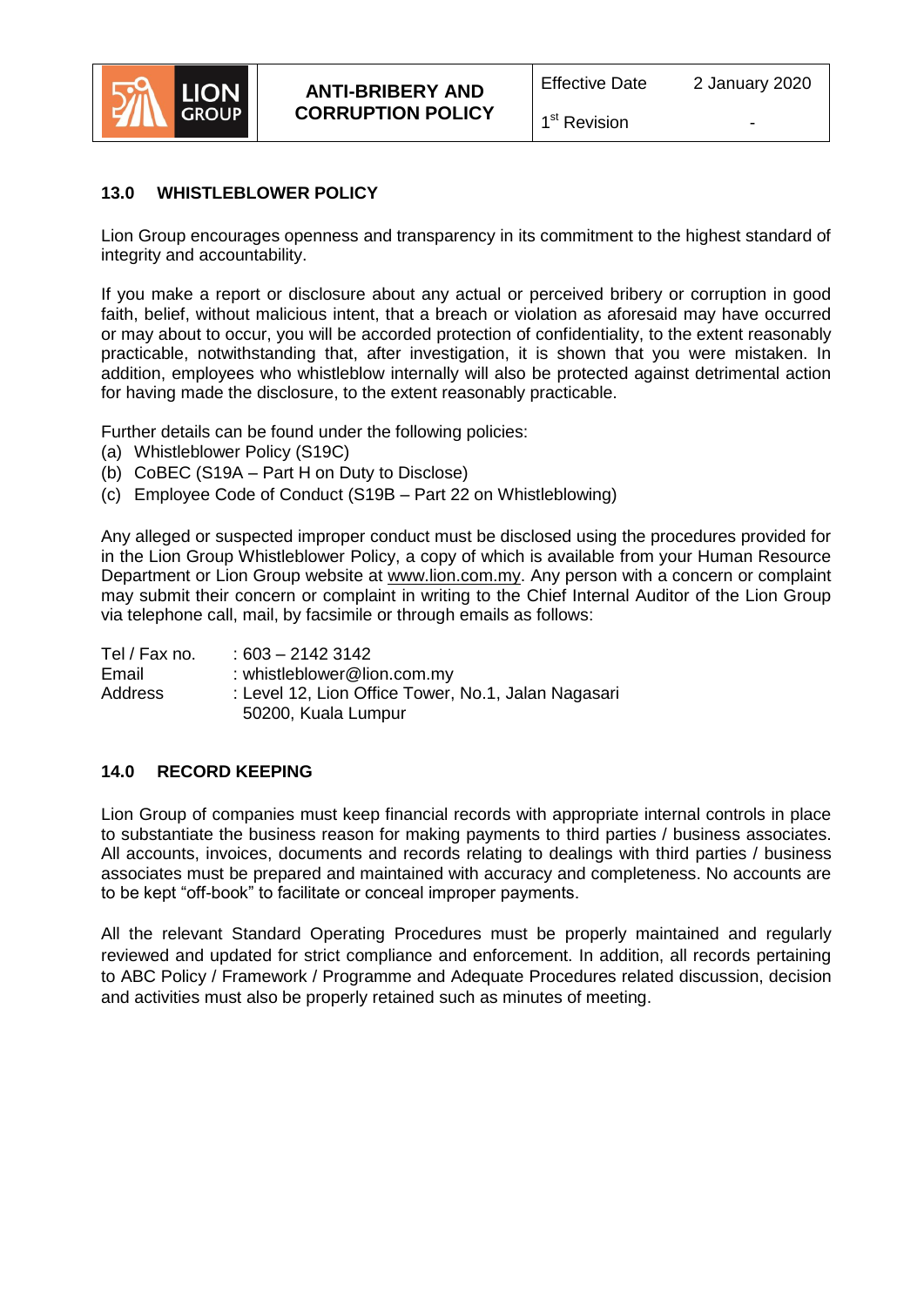

# **15.0 MANAGING AND IMPROVING ANTI-BRIBERY AND CORRUPTION FRAMEWORK**

Lion Group will take continuous steps to review and improve the anti-bribery & corruption programme in order to ensure that the programme is adequate to manage the corruption risks and being implemented effectively. In respect of this ABC Policy, it will be reviewed at least once in every 3 years or as and when there is any change to the prevailing Laws and Regulations or operating environment of Lion Group.

(a) On-going review and improvement

The Group Risk & Compliance ("GRC") Department to monitor and assess on an ongoing basis whether the anti-bribery & corruption programme is:

- (i) adequate to manage effectively the corruption risks faced by Lion Group of companies; and
- (ii) being implemented effectively.

In doing so, the GRC Department should take into account any weaknesses, deficiencies or recommendations for improvement in the programme which have been identified through Corruption Risk Management, Compliance Risk Assessment Questionnaire ("CRSA"), reports from Group Management Audit / other Departments and the Board review. The GRC will provide a written report at regular interval to the Board on the adequacy and implementation of the anti-bribery and corruption programmes.

(b) Periodic audit

The GRC's on-going review will be assisted by Group Management Audit. Both functions will liaise with each other so as to ensure that their action plans are complementary and wider scope of coverage particularly on areas of high corruption risk.

(c) Board review

The Board will:

- (i) review regularly the GRC report, Group Management Audit report, Corruption Risk Management report and other relevant reports related to corruption risks.
- (ii) ensure that appropriate actions are taken to:
	- rectify any weaknesses or deficiencies identified,
	- implement appropriate improvements to the programme.